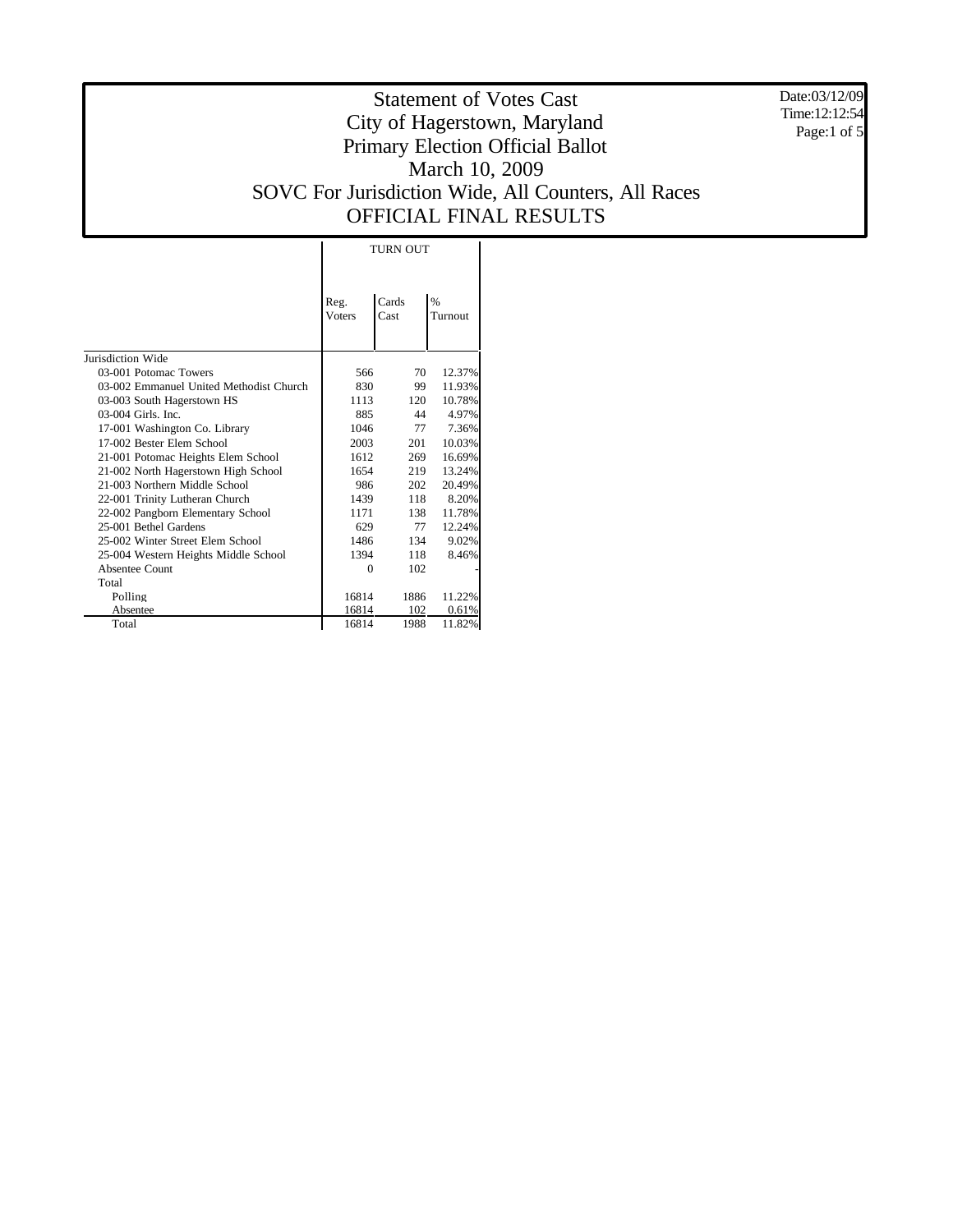Date:03/12/09 Time:12:12:54 Page:2 of 5

|                                         | Mayor (Rep)           |                         |                       |                    |        |                               |        |                |        |
|-----------------------------------------|-----------------------|-------------------------|-----------------------|--------------------|--------|-------------------------------|--------|----------------|--------|
|                                         | Reg.<br><b>Voters</b> | <b>Times</b><br>Counted | Total<br><b>Votes</b> | <b>Bob Bruchey</b> |        | Jonathan Ryan<br><b>Burrs</b> |        | Ann Holtzman   |        |
| Jurisdiction Wide                       |                       |                         |                       |                    |        |                               |        |                |        |
| 03-001 Potomac Towers                   | 181                   | 31                      | 30                    | 18                 | 60.00% | 3                             | 10.00% | 9              | 30.00% |
| 03-002 Emmanuel United Methodist Church | 362                   | 35                      | 35                    | 17                 | 48.57% | $\overline{c}$                | 5.71%  | 16             | 45.71% |
| 03-003 South Hagerstown HS              | 484                   | 49                      | 49                    | 25                 | 51.02% | 11                            | 22.45% | 13             | 26.53% |
| 03-004 Girls. Inc.                      | 320                   | 20                      | 20                    | 11                 | 55.00% | 4                             | 20.00% | 5              | 25.00% |
| 17-001 Washington Co. Library           | 418                   | 31                      | 30                    | 18                 | 60.00% | $\boldsymbol{0}$              | 0.00%  | 12             | 40.00% |
| 17-002 Bester Elem School               | 939                   | 117                     | 117                   | 55                 | 47.01% | 8                             | 6.84%  | 54             | 46.15% |
| 21-001 Potomac Heights Elem School      | 783                   | 145                     | 144                   | 86                 | 59.72% | 3                             | 2.08%  | 55             | 38.19% |
| 21-002 North Hagerstown High School     | 787                   | 110                     | 107                   | 46                 | 42.99% | 3                             | 2.80%  | 58             | 54.21% |
| 21-003 Northern Middle School           | 499                   | 104                     | 104                   | 62                 | 59.62% | 11                            | 10.58% | 31             | 29.81% |
| 22-001 Trinity Lutheran Church          | 527                   | 42                      | 42                    | 19                 | 45.24% | 3                             | 7.14%  | 20             | 47.62% |
| 22-002 Pangborn Elementary School       | 500                   | 67                      | 67                    | 36                 | 53.73% | 10                            | 14.93% | 21             | 31.34% |
| 25-001 Bethel Gardens                   | 114                   | 17                      | 17                    | 13                 | 76.47% | $\overline{c}$                | 11.76% | $\overline{2}$ | 11.76% |
| 25-002 Winter Street Elem School        | 542                   | 63                      | 63                    | 40                 | 63.49% | 3                             | 4.76%  | 20             | 31.75% |
| 25-004 Western Heights Middle School    | 609                   | 54                      | 54                    | 19                 | 35.19% | 7                             | 12.96% | 28             | 51.85% |
| Absentee Count                          | $\mathbf{0}$          | 48                      | 47                    | 30                 | 63.83% | 3                             | 6.38%  | 14             | 29.79% |
| Total                                   |                       |                         |                       |                    |        |                               |        |                |        |
| Polling                                 | 7065                  | 885                     | 879                   | 465                | 52.90% | 70                            | 7.96%  | 344            | 39.14% |
| Absentee                                | 6565                  | 48                      | 47                    | 30                 | 63.83% | 3                             | 6.38%  | 14             | 29.79% |
| Total                                   | 7065                  | 933                     | 926                   | 495                | 53.46% | 73                            | 7.88%  | 358            | 38.66% |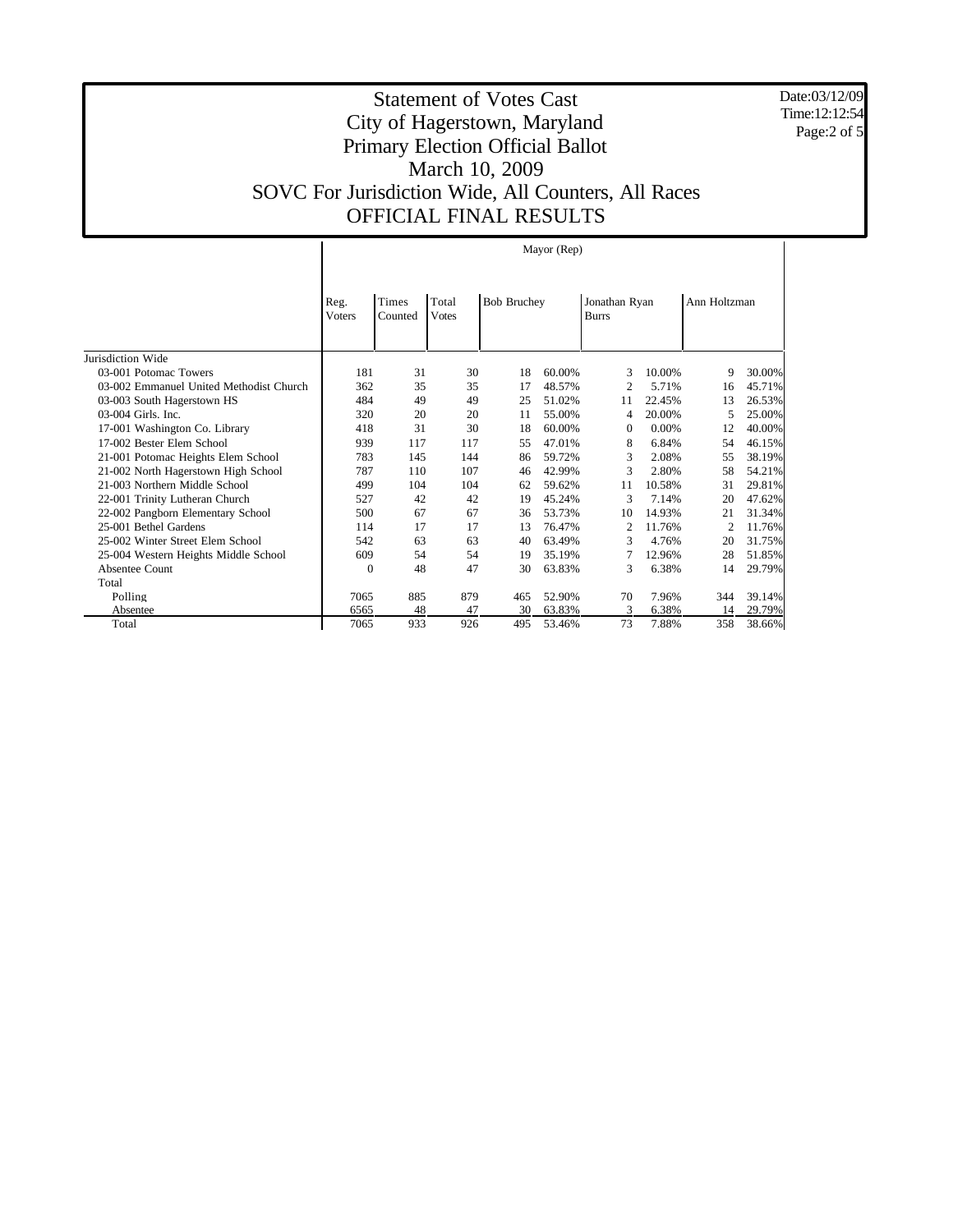Date:03/12/09 Time:12:12:54 Page:3 of 5

|                                         | City Council (Dem)    |                  |                       |               |        |                                |        |                    |        |
|-----------------------------------------|-----------------------|------------------|-----------------------|---------------|--------|--------------------------------|--------|--------------------|--------|
|                                         | Reg.<br><b>Voters</b> | Times<br>Counted | Total<br><b>Votes</b> | R. Noel Brady |        | William M.<br><b>Breichner</b> |        | Martin E. Brubaker |        |
| Jurisdiction Wide                       |                       |                  |                       |               |        |                                |        |                    |        |
| 03-001 Potomac Towers                   | 385                   | 39               | 160                   | 13            | 8.13%  | 24                             | 15.00% | 21                 | 13.13% |
| 03-002 Emmanuel United Methodist Church | 468                   | 64               | 246                   | 31            | 12.60% | 36                             | 14.63% | 28                 | 11.38% |
| 03-003 South Hagerstown HS              | 629                   | 71               | 299                   | 42            | 14.05% | 41                             | 13.71% | 37                 | 12.37% |
| 03-004 Girls. Inc.                      | 565                   | 24               | 101                   | 13            | 12.87% | 13                             | 12.87% | 13                 | 12.87% |
| 17-001 Washington Co. Library           | 628                   | 46               | 189                   | 31            | 16.40% | 20                             | 10.58% | 23                 | 12.17% |
| 17-002 Bester Elem School               | 1064                  | 84               | 362                   | 47            | 12.98% | 55                             | 15.19% | 43                 | 11.88% |
| 21-001 Potomac Heights Elem School      | 829                   | 124              | 492                   | 57            | 11.59% | 86                             | 17.48% | 61                 | 12.40% |
| 21-002 North Hagerstown High School     | 867                   | 109              | 431                   | 53            | 12.30% | 57                             | 13.23% | 62                 | 14.39% |
| 21-003 Northern Middle School           | 487                   | 98               | 387                   | 45            | 11.63% | 71                             | 18.35% | 52                 | 13.44% |
| 22-001 Trinity Lutheran Church          | 912                   | 76               | 297                   | 36            | 12.12% | 41                             | 13.80% | 34                 | 11.45% |
| 22-002 Pangborn Elementary School       | 671                   | 71               | 287                   | 38            | 13.24% | 40                             | 13.94% | 44                 | 15.33% |
| 25-001 Bethel Gardens                   | 515                   | 60               | 214                   | 16            | 7.48%  | 30                             | 14.02% | 19                 | 8.88%  |
| 25-002 Winter Street Elem School        | 944                   | 71               | 309                   | 47            | 15.21% | 40                             | 12.94% | 38                 | 12.30% |
| 25-004 Western Heights Middle School    | 785                   | 64               | 249                   | 36            | 14.46% | 35                             | 14.06% | 35                 | 14.06% |
| Absentee Count                          | $\mathbf{0}$          | 54               | 221                   | 33            | 14.93% | 32                             | 14.48% | 30                 | 13.57% |
| Total                                   |                       |                  |                       |               |        |                                |        |                    |        |
| Polling                                 | 9749                  | 1001             | 4023                  | 505           | 12.55% | 589                            | 14.64% | 510                | 12.68% |
| Absentee                                | 9078                  | 54               | 221                   | 33            | 14.93% | 32                             | 14.48% | 30                 | 13.57% |
| Total                                   | 9749                  | 1055             | 4244                  | 538           | 12.68% | 621                            | 14.63% | 540                | 12.72% |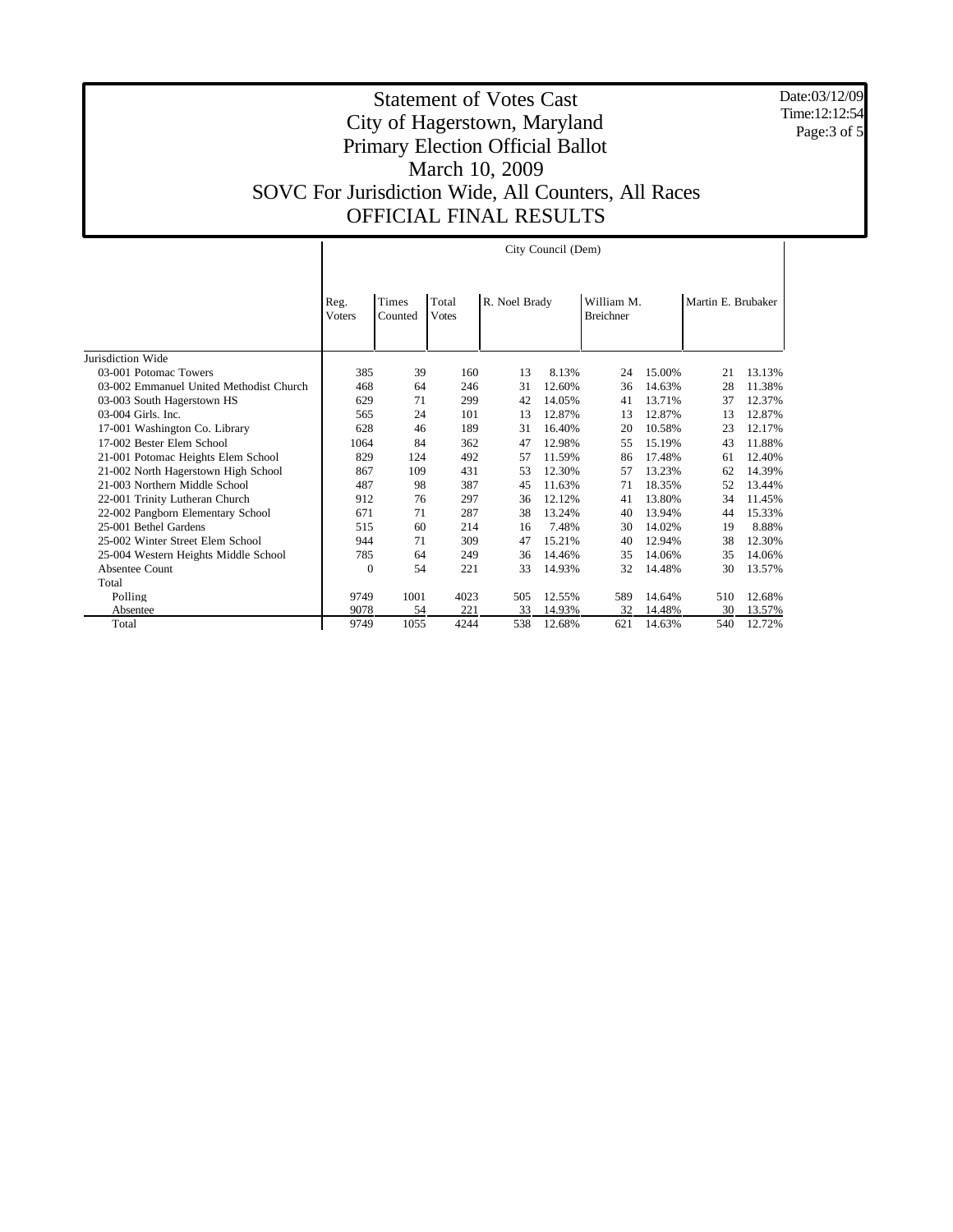Date:03/12/09 Time:12:12:54 Page:4 of 5

|                                         | City Council (Dem) |        |               |        |                        |        |                  |        |                        |        |
|-----------------------------------------|--------------------|--------|---------------|--------|------------------------|--------|------------------|--------|------------------------|--------|
|                                         | Kelly S. Cromer    |        | David A. Lidz |        | Joseph A.<br>Marschner |        | Alesia P. McBean |        | Lewis Craig<br>Metzner |        |
| Jurisdiction Wide                       |                    |        |               |        |                        |        |                  |        |                        |        |
| 03-001 Potomac Towers                   | 17                 | 10.63% | 16            | 10.00% | 7                      | 4.38%  | 17               | 10.63% | 25                     | 15.63% |
| 03-002 Emmanuel United Methodist Church | 16                 | 6.50%  | 34            | 13.82% | 37                     | 15.04% | 12               | 4.88%  | 31                     | 12.60% |
| 03-003 South Hagerstown HS              | 15                 | 5.02%  | 40            | 13.38% | 35                     | 11.71% | 12               | 4.01%  | 40                     | 13.38% |
| 03-004 Girls. Inc.                      | 8                  | 7.92%  | 15            | 14.85% | 13                     | 12.87% | 6                | 5.94%  | 12                     | 11.88% |
| 17-001 Washington Co. Library           | 13                 | 6.88%  | 28            | 14.81% | 26                     | 13.76% | 10               | 5.29%  | 19                     | 10.05% |
| 17-002 Bester Elem School               | 22                 | 6.08%  | 39            | 10.77% | 36                     | 9.94%  | 23               | 6.35%  | 55                     | 15.19% |
| 21-001 Potomac Heights Elem School      | 23                 | 4.67%  | 61            | 12.40% | 68                     | 13.82% | 29               | 5.89%  | 78                     | 15.85% |
| 21-002 North Hagerstown High School     | 29                 | 6.73%  | 50            | 11.60% | 49                     | 11.37% | 25               | 5.80%  | 64                     | 14.85% |
| 21-003 Northern Middle School           | 10                 | 2.58%  | 62            | 16.02% | 46                     | 11.89% | 17               | 4.39%  | 58                     | 14.99% |
| 22-001 Trinity Lutheran Church          | 16                 | 5.39%  | 43            | 14.48% | 34                     | 11.45% | 23               | 7.74%  | 39                     | 13.13% |
| 22-002 Pangborn Elementary School       | 15                 | 5.23%  | 32            | 11.15% | 31                     | 10.80% | 16               | 5.57%  | 38                     | 13.24% |
| 25-001 Bethel Gardens                   | 19                 | 8.88%  | 13            | 6.07%  | 12                     | 5.61%  | 46               | 21.50% | 30                     | 14.02% |
| 25-002 Winter Street Elem School        | 24                 | 7.77%  | 33            | 10.68% | 26                     | 8.41%  | 15               | 4.85%  | 39                     | 12.62% |
| 25-004 Western Heights Middle School    | 14                 | 5.62%  | 24            | 9.64%  | 29                     | 11.65% | 18               | 7.23%  | 27                     | 10.84% |
| Absentee Count                          | 8                  | 3.62%  | 25            | 11.31% | 22                     | 9.95%  | 14               | 6.33%  | 28                     | 12.67% |
| Total                                   |                    |        |               |        |                        |        |                  |        |                        |        |
| Polling                                 | 241                | 5.99%  | 490           | 12.18% | 449                    | 11.16% | 269              | 6.69%  | 555                    | 13.80% |
| Absentee                                | 8                  | 3.62%  | 25            | 11.31% | 22                     | 9.95%  | 14               | 6.33%  | 28                     | 12.67% |
| Total                                   | 249                | 5.87%  | 515           | 12.13% | 471                    | 11.10% | 283              | 6.67%  | 583                    | 13.74% |